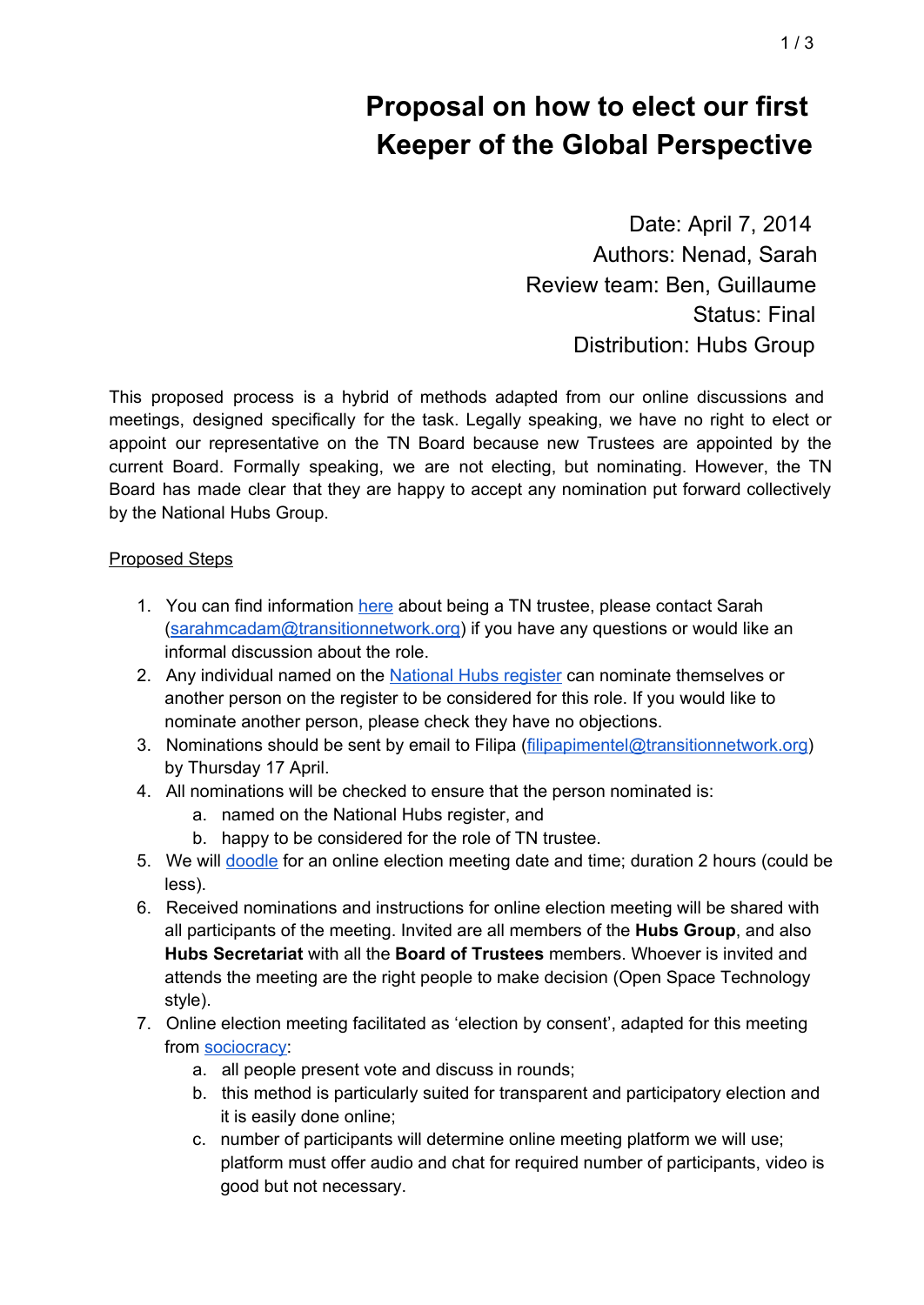8. Formal nomination acceptance at the next Board meeting (could be done at the end of online election meeting if enough Board members are present).

Election by consent template (adapted for online meeting)

Prepared January March 2014. Adapted from Dynamic [Governance](https://drive.google.com/file/d/0B_Hrb1BJvsDRXzctRGRac3YtMnM/edit?usp=sharing) Summary for **WG Structure & Decision Making** by Nenad Maljkovic, with input from Ben Brangwyn, Sarah McAdam and Guillaume Dorvaux.

### **Facilitator introduction**

- explains best practice in online meetings:
	- use earphones to prevent echo
	- call from quiet room or mute your microphone while not speaking to prevent background noise during the call
	- no parallel voice / chat discussions
- explains chat "hand signals":  $h =$  hand,  $hh =$  two hands (direct response),  $y = yes$ ,  $n = no$  (chat is used only for "hand signals" to avoid distractions by parallel conversations on voice and chat; chat may or may not be used by note-taker to take notes)
- explains how to start and end talking for smooth group conversation
- explains how voting [record](http://goo.gl/Qw4aFu) will be used by facilitator(s)
- facilitates decision on 3 guardians: heart, history, time
- sets out the key points of the election process

## ⇩

## **Guardian of the heart introduction**

- names some of the feelings that are likely to come up during the meeting
- explains potentially emotionally "charged" parts of the process
- invites participants to connect with how they can make their contribution to serve the whole group

## ⇩

## **Election criteria round 1**

- Facilitator checks whether there any questions about the Trustee role responsibilities, qualifications, term, etc.
- When invited by facilitator, every meeting participant explains the criteria (qualities, competences, etc.) he or she thinks are important for the role.

### ⇩

## **Submit ballots round**

When invited by facilitator, write in chat: *"I vote for [name]."* No explanations whatsoever needed at this point. Voting for yourself is fine.

# ⇩

<sup>&</sup>lt;sup>1</sup> During rounds facilitator invites every participant to give input in turn, with no group conversation.